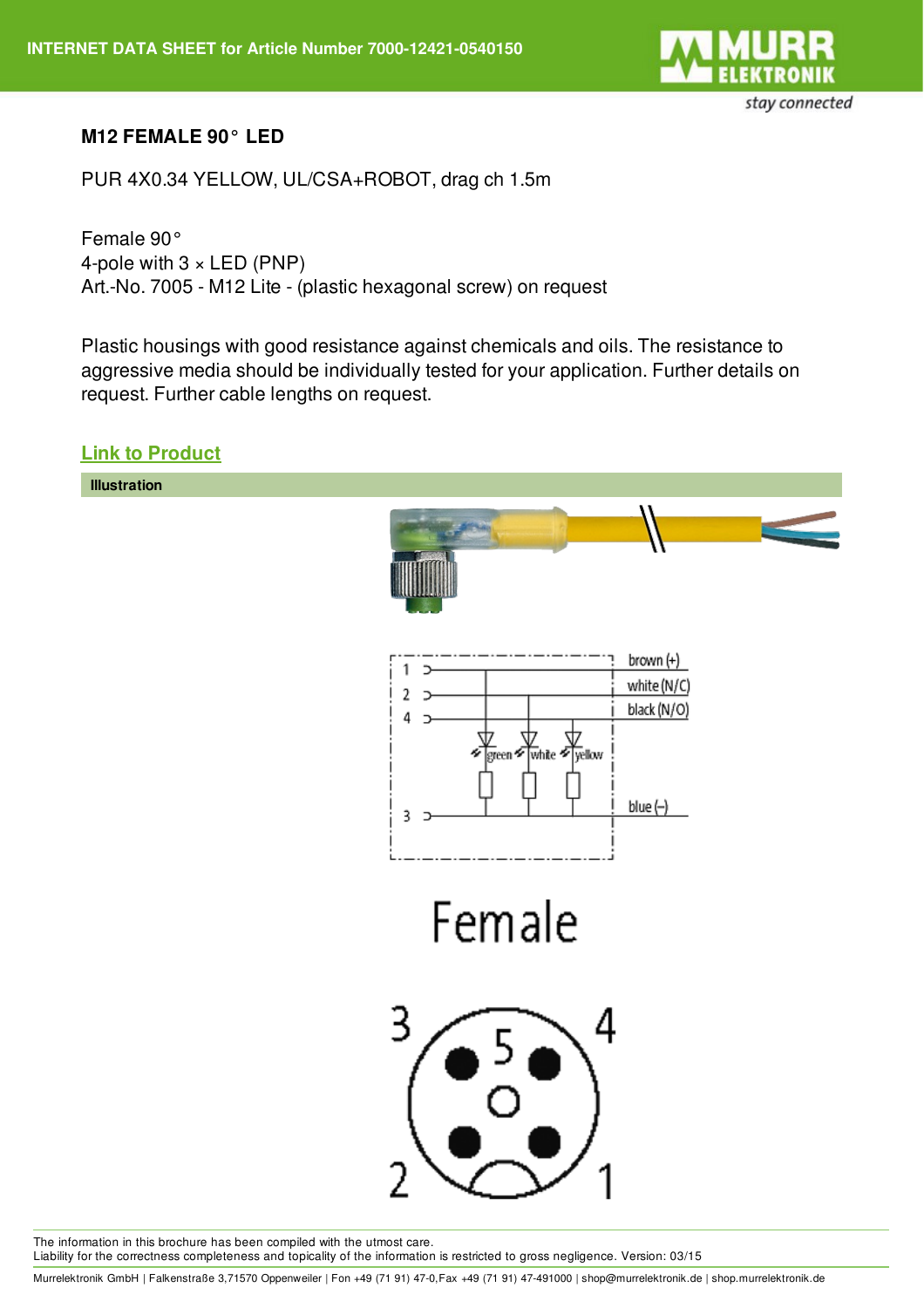

stay connected



Product may differ from Image

## **Approvals**



\* only for products with UL/CSA approvaled cable

## **Form**

|                               | 12421                                                                        |
|-------------------------------|------------------------------------------------------------------------------|
| <b>Technical Data</b>         |                                                                              |
| Operating voltage             | 24 V DC ±25 %                                                                |
| Operating current per contact | max. 4A                                                                      |
| Locking of ports              | Screw thread M12 $\times$ 1 mm (recommended torque 0.6 Nm) self-<br>securing |
| Protection                    | IP67 inserted and tightened (EN 60529)                                       |
| <b>Cables</b>                 |                                                                              |
| Cable number                  | 054                                                                          |
| No./diameter of wires         | $4 \times 0.34$ mm <sup>2</sup>                                              |
| Wire isolation                | PP (br, wh, bl, bk)                                                          |
| C-track properties            | 10 Mio.                                                                      |
| Torsion                       | 1 Mio. $\pm$ 360 $^{\circ}$ /m                                               |
| Jacket Color                  | yellow                                                                       |
| Shore hardness outer jacket   | $58 \pm 3D$                                                                  |
| Material (jacket)             | PUR (UL/CSA), welding spark res.                                             |
| Outer diameter                | approx. 4.7 mm                                                               |
| Bend radius (fixed)           | $5 \times$ outer Ø                                                           |
| Bend radius (moving)          | 10 x outer $\varnothing$                                                     |
| Temperature range (fixed)     | $-40+90$ °C                                                                  |
| Temperature range (mobile)    | $-25+90 °C$                                                                  |

The information in this brochure has been compiled with the utmost care.

Liability for the correctness completeness and topicality of the information is restricted to gross negligence. Version: 03/15

Murrelektronik GmbH | Falkenstraße 3,71570 Oppenweiler | Fon +49 (71 91) 47-0,Fax +49 (71 91) 47-491000 | shop@murrelektronik.de | shop.murrelektronik.de